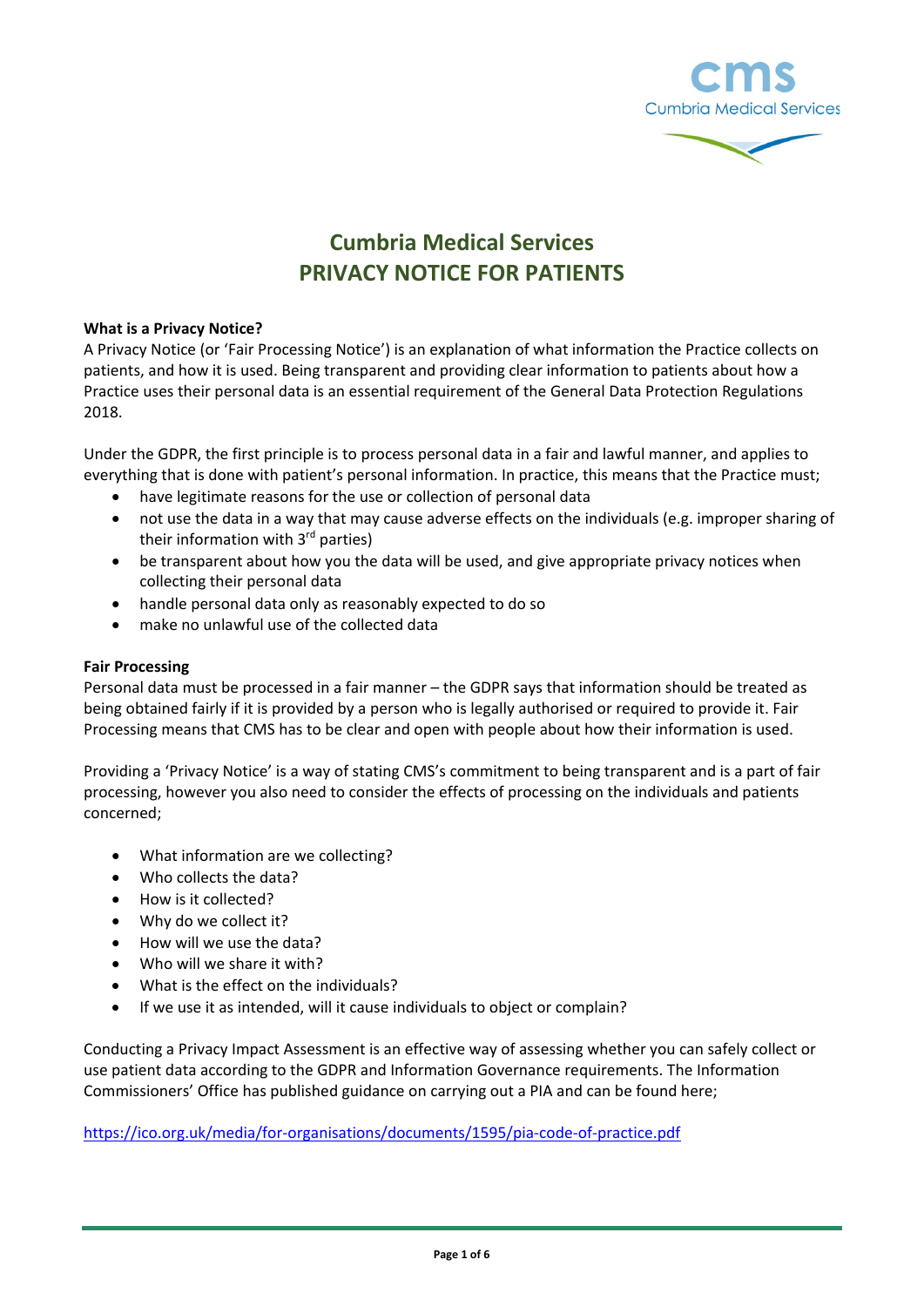# **Data Controllers**

Under the Data Protection Act, the data controller is the person or organisation that will decide the purpose and the manner in which any personal data will be processed – they have overall control of the data they collect, and decide how and why it will be processed.

CMS is a data controller for the patient information it collects, and should already have data processing arrangements with third parties (e.g. IT systems providers) to ensure it does not use or access data unlawfully; the data controllers will have ultimate responsibility for CMS's compliance with the DPA.

# **Partner Organisations**

CMS shares information with GP practices, CCGs, hospitals and NECSU.

# **Access to Personal Information**

You have a right under the **General Data Protection Regulations 2018** to access/view information CMS holds about you, and to have it amended or removed should it be inaccurate. This is known as 'the right of subject access'. If we do hold information about you we will:

- give you a description of it
- tell you why we are holding it
- tell you who it could be disclosed to
- let you have a copy of the information in an intelligible form

If you would like to make a 'subject access request', please contact the Practice Manager Anita Wilkinson in writing. Any changes to this notice will be published on our website.

CMS is registered as a data controller under the Data Protection Act 1998. The registration number is Z3654888 and can be viewed online in the public register at<http://www.ico.gov.uk/>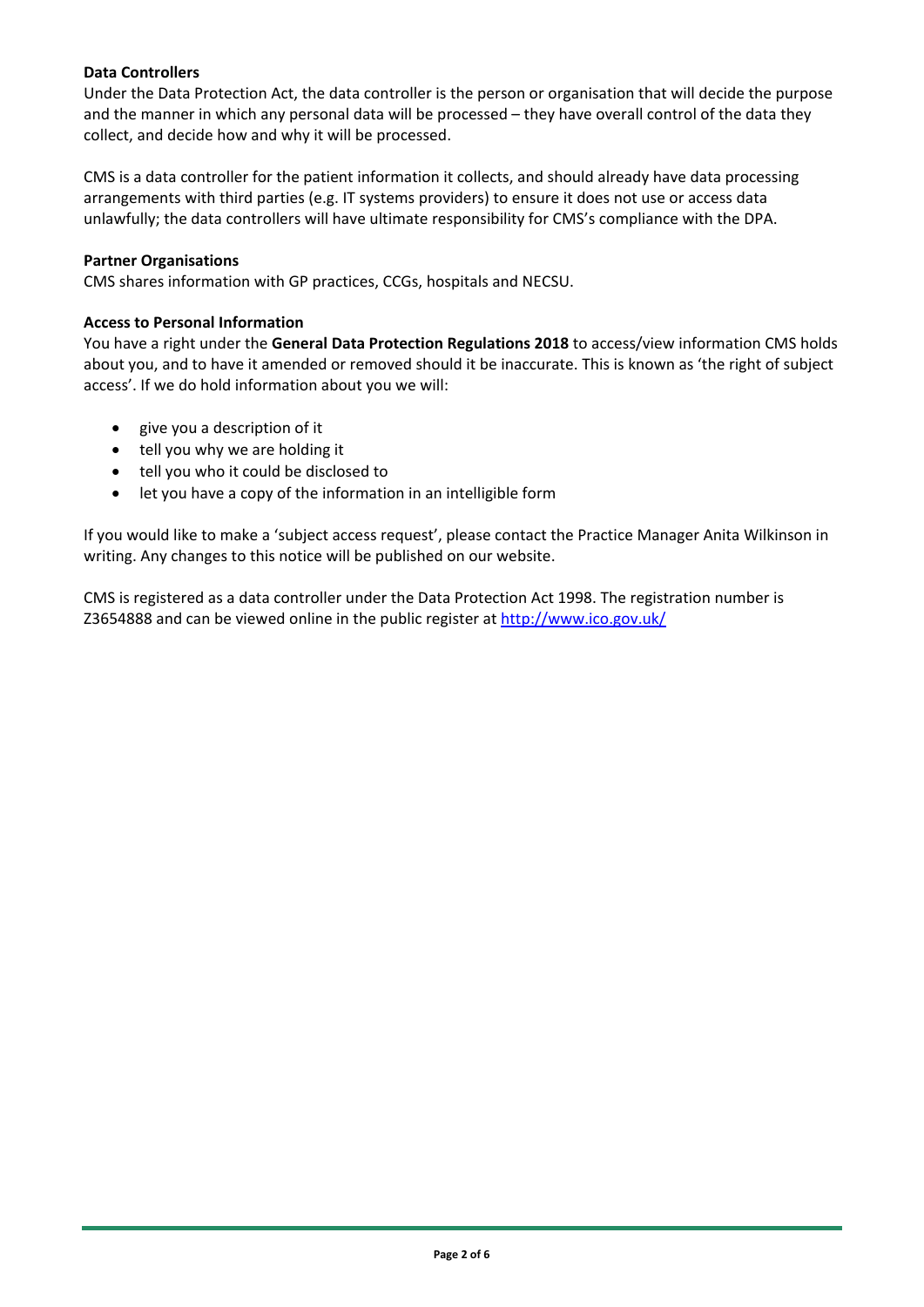# **PRACTICE PRIVACY NOTICE**

## **How we use your information**

This privacy notice explains why CMS collects information about our patients and how we use that information.

**Cumbria Medical Services** manages patient information in accordance with existing laws and with guidance from organisations that govern the provision of healthcare in England such as the Department of Health and the General Medical Council.

We are committed to protecting your privacy and will only use information collected lawfully in accordance with:

- General Data Protection Regulations 2018
- Human Rights Act 1998
- Common Law Duty of Confidentiality
- Health and Social Care Act 2012
- NHS Codes of Confidentiality and Information Security

As data controllers, GPs have fair processing responsibilities under the **General Data Protection Regulations.**  In practice, this means ensuring that your personal confidential data (PCD) is handled clearly and transparently, and in a reasonably expected way.

The **Health and Social Care Act 2012** changed the way that personal confidential data is processed, therefore it is important that our patients are aware of and understand these changes, and that you have an opportunity to object and know how to do so.

The health care professionals who provide you with care maintain records about your health and any NHS treatment or care you have received (e.g. NHS Hospital Trust, GP Surgery, Walk-in clinic, etc.). These records help to provide you with the best possible healthcare.

NHS health records may be processed electronically, on paper or a mixture of both; a combination of working practices and technology are used to ensure that your information is kept confidential and secure. Records held by this GPwSI practice may include the following information:

- Details about you, such as address and next of kin
- Any contact the practice has had with you.
- Notes and reports about your health
- Details about treatment and care received
- Results of investigations, such as laboratory tests, x-rays, etc.
- Relevant information from other health professionals, relatives or those who care for you

CMS collects and holds data for the sole purpose of providing healthcare services to our patients and we will ensure that the information is kept confidential. However, we can disclose personal information if:

- a) It is required by law
- b) You provide consent either implicitly or for the sake of their own care, or explicitly for other purposes
- c) It is justified to be in the public interest

Some of this information will be held centrally and used for statistical purposes. Where we hold data centrally, we take strict and secure measures to ensure that individual patients cannot be identified.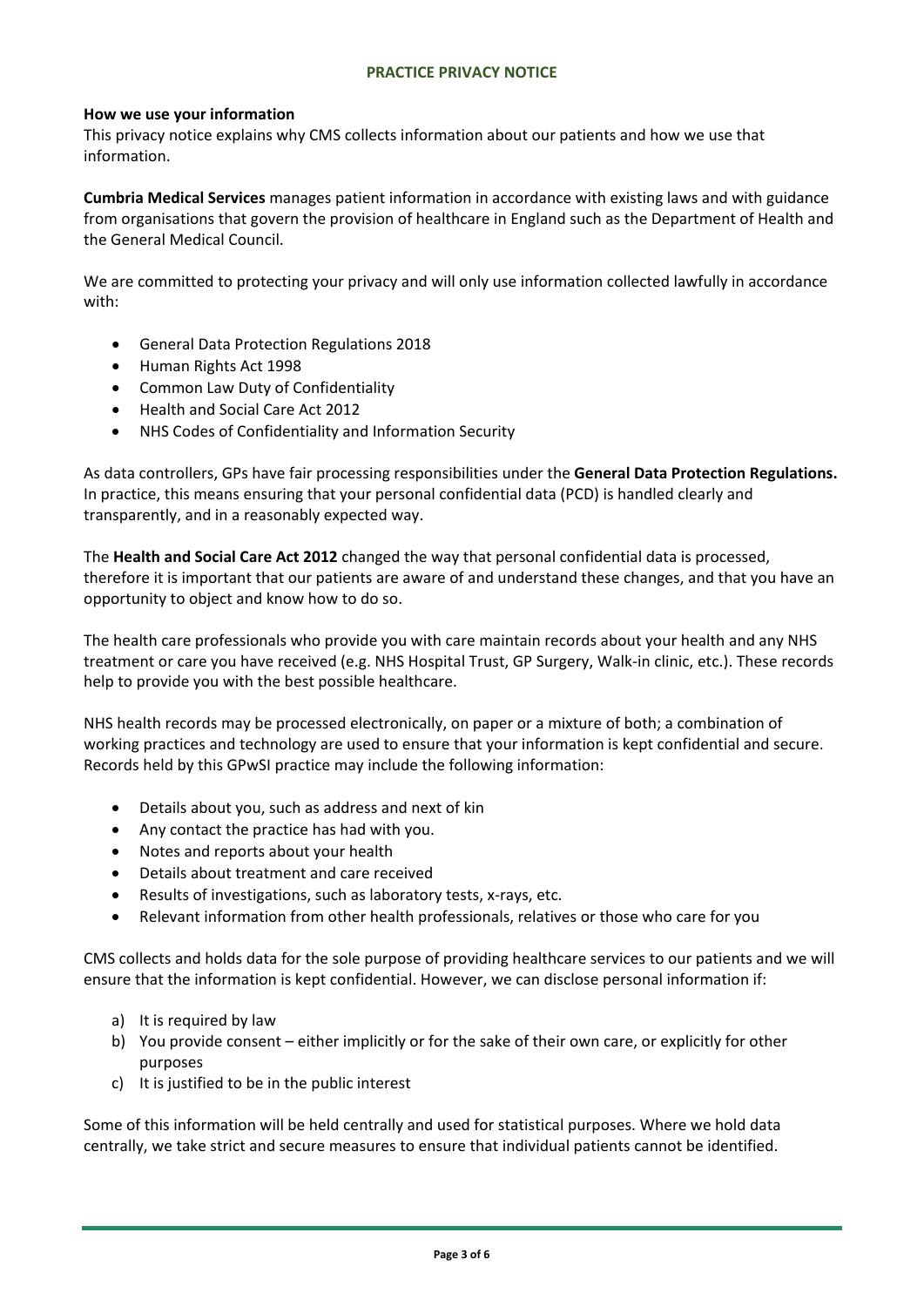Information may be used for **clinical audit** purposes to monitor the quality of service provided, and may be held centrally and used for statistical purposes. Where we do this we ensure that patient records cannot be identified.

Sometimes your information may be requested to be used for **clinical research** purposes – CMS will always endeavour to gain your consent before releasing the information.

Improvements in information technology are also making it possible for us to share data with other healthcare providers with the objective of providing you with better care.

Patients can choose to withdraw their consent to their data being used in this way. When the practice is about to participate in any new data-sharing scheme we will make patients aware by displaying prominent notices in the surgery and on our website at least four weeks before the scheme is due to start. We will also explain clearly what you have to do to 'opt-out' of each new scheme.

A patient can object to their personal information being shared with other health care providers but if this limits the treatment that you can receive then the doctor will explain this to you at the time.

## **Mobile Telephone**

If you provide us with your mobile phone number, we may use this to send you reminders about any appointments or other health screening information being carried out.

## **Invoice Validation**

If you have received treatment within the NHS your personal information may be shared within a strictly monitored, secure and confidential environment in order to determine which Clinical Commissioning Group should pay for the treatment or procedure you have received.

Information such as your name, address and date of treatment may be passed on to enable the billing process - these details are held in a secure environment and kept confidential. This information will only be used to validate invoices, and will not be shared for any further commissioning purposes.

### **How do we maintain the confidentiality of your records?**

We are committed to protecting your privacy and will only use information collected lawfully in accordance with the General Data Protection Regulations 2018 (which is overseen by the Information Commissioner's Office), Human Rights Act, the Common Law Duty of Confidentiality, and the NHS Codes of Confidentiality and Security. Every staff member who works for an NHS organisation has a legal obligation to maintain the confidentiality of patient information.

All of our staff, contractors and committee members receive appropriate and regular training to ensure they are aware of their personal responsibilities and have legal and contractual obligations to uphold confidentiality, enforceable through disciplinary procedures. Only a limited number of authorised staff have access to personal information where it is appropriate to their role and is strictly on a need-to-know basis.

We maintain our duty of confidentiality to you at all times. We will only ever use or pass on information about you if others involved in your care have a genuine need for it. We will not disclose your information to any third party without your permission unless there are exceptional circumstances (i.e. life or death situations), or where the law requires information to be passed on.

### **Who are our partner organisations?**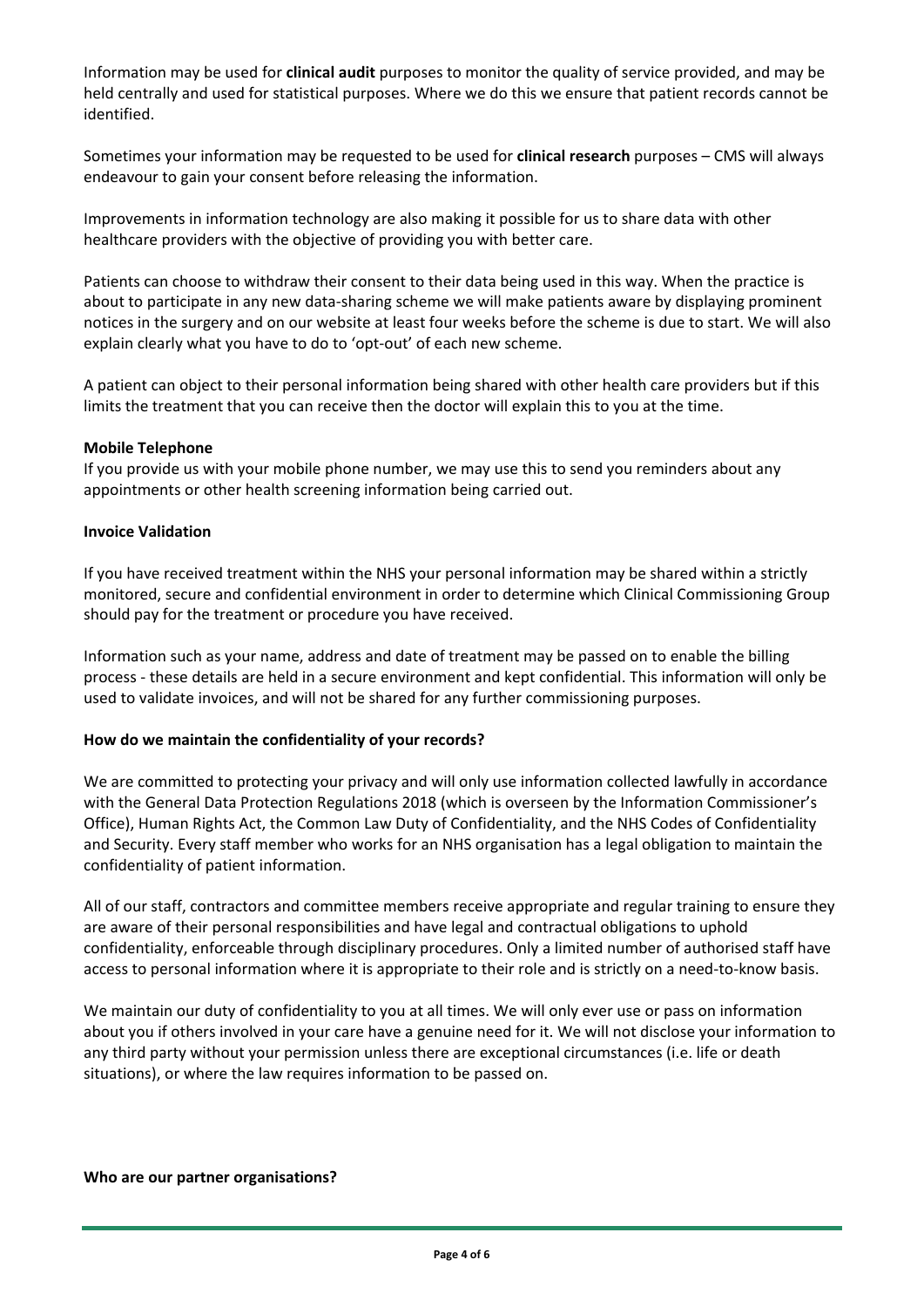We may also have to share your information, subject to strict agreements on how it will be used, with the following organisations:

- **NHS Trusts**
- Specialist Trusts
- Independent Contractors such as dentists, opticians, pharmacists
- Private Sector Providers
- North England Commissioning Support Unit (NECSU)
- Voluntary Sector Providers
- Ambulance Trusts
- Clinical Commissioning Groups
- Social Care Services

## **Access to personal information**

You have a right under the **General Data Protection Regulations 2018** to access/view information the practice holds about you, and to have it amended or removed should it be inaccurate. This is known as 'the right of subject access'. If we do hold information about you we will:

- give you a description of it
- tell you why we are holding it
- tell you who it could be disclosed to
- let you have a copy of the information in an intelligible form

If you would like to make a 'subject access request', please contact the practice manager in writing. Any changes to this notice will be published on our website and on the practice notice board.

The practice is registered as a data controller under the Data Protection Act 1998. The registration number is Z3654888 and can be viewed online in the public register at<http://www.ico.gov.uk/>

## **Change of Details**

It is important that you tell the person treating you if any of your details such as your name or address have changed or if any of your details such as date of birth is incorrect in order for this to be amended. You have a responsibility to inform us of any changes so our records are accurate and up to date for you.

### **Notification**

The General Data Protection Regulations require organisations to register a notification with the Information Commissioner to describe the purposes for which they process personal and sensitive information. This information is publicly available on the Information Commissioners Office website www.ico.org.uk. The practice is registered with the Information Commissioners Office (ICO).

### **Who is the Data Controller?**

The Data Controller, responsible for keeping your information secure and confidential is Anita Wilkinson. Any changes to this notice will be published on our website.

CMS is registered as a data controller under the Data Protection Act 1998 - Z3654888**.** Our registration can be viewed on-line in the public register at [www.ico.gov.uk](http://www.ico.gov.uk/)

# **Further information**